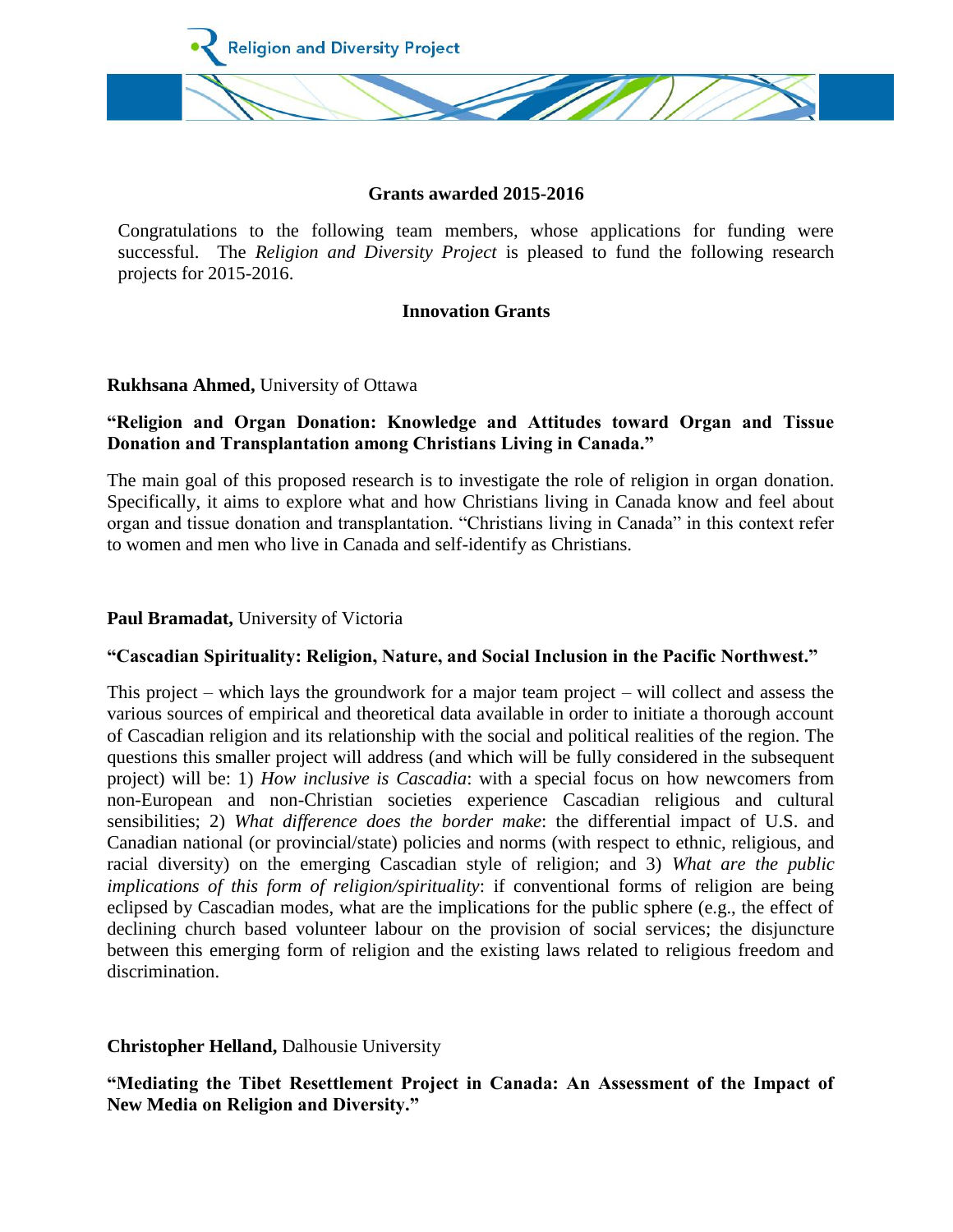This research will address two clear goals of the *Religion and Diversity Project.* First, how does the Tibetan community use various forms of media to promote the peaceful and supportive acceptance of these Buddhist immigrants into the country? To answer this question, the project will examine how a particular religious diaspora has harnessed social media to promote respect, acceptance, and support for their community as they significantly increase their immigration. This will be an original research project, addressing an issue that has not yet been examined in detail by those exploring the role of social media and religious diversity. This research will also determine how "mass media" and various news media were used by the Tibetan community to support and promote their cause. How were members of the Tibetan community so able to effectively use media to garner public support? How were they able to connect with other faith groups and faith based communities to receive significant funding? Would their strategy work for other immigrant groups or is there something particular about this tradition, and its charismatic leaders, that made them more acceptable within the Canadian context?

#### **Solange Lefebvre,** Université de Montréal

## **"Radicalisation et contre/dé-radicalisation : une analyse des politiques publiques et de débats médiatiques au Québec et au Canada."**

Comment les autorités publiques au Québec et au Canada comprennent-elles le problème de la radicalisation ? En quoi est-elle liée à la religion? Quels sont les principales caractéristiques des programmes de contre/dé-radicalisation que ces autorités mettent de plus en plus en place ? Quelles prémisses et quels hypothèses ces caractéristiques dévoilent-elles sur les politiques publiques dans ce domaine ? Par son lien avec la question de la violence politique, notamment sous sa forme locale (« homegrown terrorisme »), et son rapport avec le rôle principal de l'État et son impératif sécuritaire, le problème de la radicalisation inquiète au plus haut point les autorités publiques au Québec et au Canada, fortement ébranlées, d'un côté, par les attentats perpétrés en octobre dernier à Saint-Jean-sur-Richelieu et à Ottawa, et, d'un autre côté, par les nouvelles concernant au moins dix-neuf Québécois de confession musulmane, pour la plupart des jeunes de moins de vingt ans, qui se sont présumément engagés dans l'aventure jihadiste ici même au Québec ou en rejoignant les zones de conflit au Moyen-Orient. Ces préoccupations ont amené ces autorités, aux trois paliers gouvernementaux (municipal, provincial et fédéral), à accélérer leur action en vue de concevoir et de mettre en place des politiques publiques englobant plusieurs mesures censées contenir ce grave problème.

## **Barbara Thériault**, Université de Montréal

## **"La religion en miniature : chroniques radiophoniques."**

Ce projet reprend les travaux accomplis dans le cadre du terrain en prison et du cours pour créer une série de chroniques radiophoniques. Entre le 4 juin et le 20 août 2015, je serai en charge de chroniques à l'émission « L'été dans ma cour » à CIBL 101,5. Mes chroniques, disponibles le jour de la diffusion (les jeudis entre 9h00 et 10h00) et en baladodiffusion, reprendront sous une forme dynamique et accessible les thèmes que j'ai développés grâce au Projet religion et diversité et mon enseignement : la signification du chapelet en prison, la place de la clé en